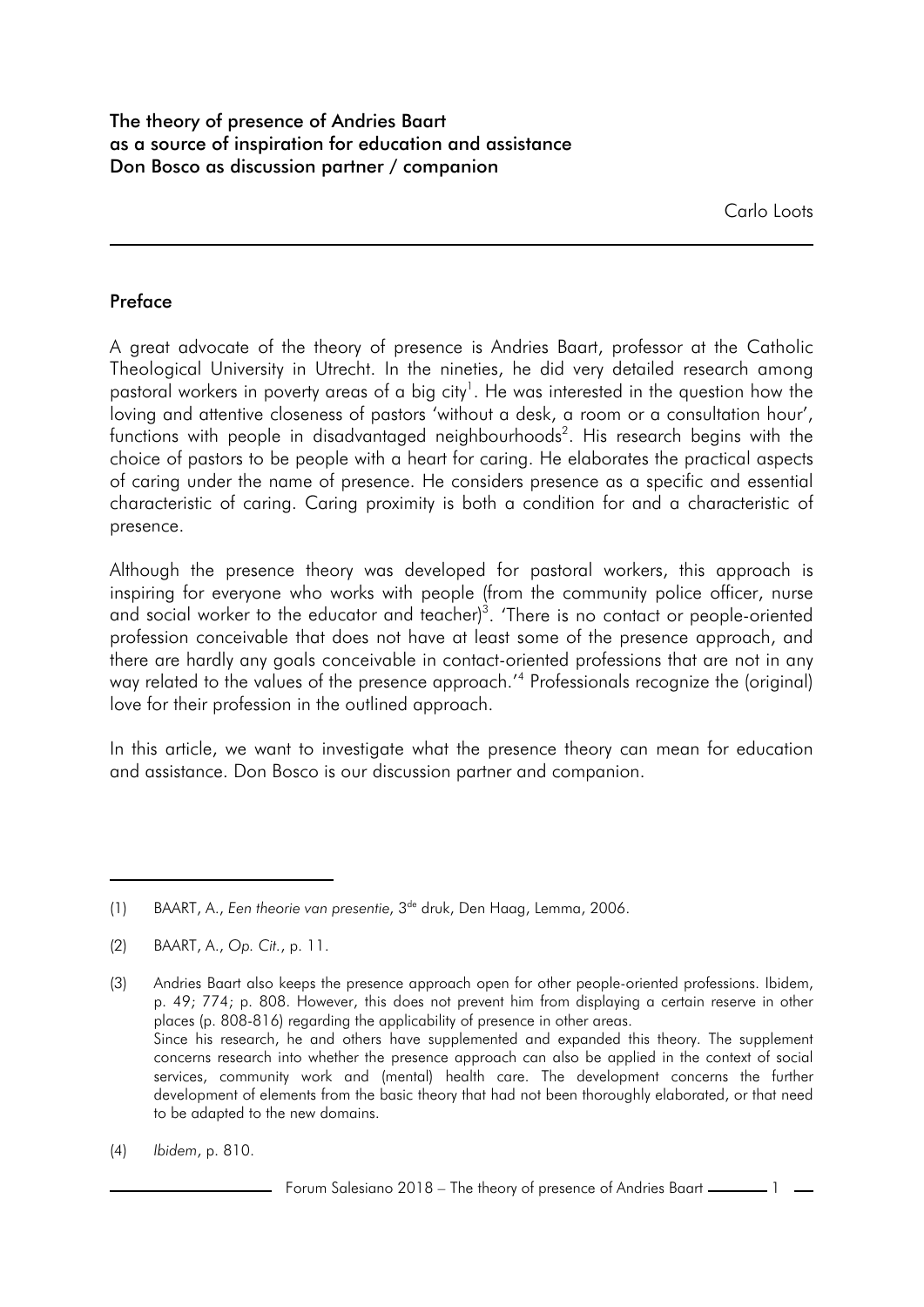#### 1. The core of the presence approach

The essence of the presence approach is 'being there for the other', without having a direct problem-solving orientation or target. In the presence approach objectives are not seen as something that is fixed in advance and which is defined in a strict manner, but relates to the development of the other person. Solving possible problems is not excluded, but does not come first. The main contribution of the presence practitioner is the loyal offer of himself: 'come and listen, chat without obligation or discuss seriously, drink a cup of coffee or have dinner with us, do a simple job, go shopping with me …'<sup>1</sup>

Elsewhere Andries Baart describes, in dialogue with Annelies van Heijst, presence as: '... a practice in which the caretaker engages attentively and devotedly to the other, so he learns to see what is at stake for the other - from desire to fear. So he will understand what can be done in a particular situation either what he can mean for the other person. What can be done is done.<sup>'2</sup>

In this context, it emerges that it mostly concerns people who are socially superfluous.<sup>3</sup>

For his research, Andries Baart has closely followed pastoral workers who are active in old city districts and live there in the midst of extreme poverty. In this way he discovered that their actions are characterized by five aspects<sup>4</sup>

- (1) The pastoral worker himself goes to the people instead of the other way around. Usually he cannot be found at a desk but with the people. He is easy to address. The rhythm of work is geared by the life rhythm of others. Although the pastoral workers whom Baart studied generally had long-term contacts, the basic principle of connecting with the people you work for counts for all contacts, regardless of their duration.
- (2) The pastoral worker is not limited to one type of problem or request for help. He is versatile, also cross-domain, in short: does what needs to be done. Those involved do not have to earn the attention and cordiality of the pastoral worker, they are neither bound by (formal) conditions. The engagement of the pastoral worker is unconditional. He can focus on an individual, but also on families, streets and neighbourhoods. He works as much as possible with issues, stories and social structures in the way they occur.

- (3) BAART, A., VAN HEIJST, Annelies, *Op. Cit.*, p. 5.
- (4) BAART, A., VAN HEIJST, Annelies, *Op. Cit.*, p. 7-8. The mentioned characteristics can be transformed to competences and learning processes. That means they can be acquired. See: WILKEN, J.P., (Red.) *De presentiebenadering in het onderwijs. Handreikingen voor introductie en innovatie*, Utrecht, 2006.

<sup>(1)</sup> *Ibidem*, p. 732-733.

<sup>(2)</sup> In a conversation with Annelies van Heijst, Andries Baart expresses the characteristic of the presence approach as: 'be there for the other, everything starts with a good and close relationship, (...) it is about care, about the dignity of the other, about the basal act of acknowledging that the other - how crazy, how different - counts, about reciprocity (from cordiality to struggle), about everyday forms of work, about stories, about conscientious attunement to everyday life, about the will to dig for the best in the other, to make one live up to the best of his or her potential and about never to let anyone down.' BAART, A., VAN HEIJST, Annelies, *Inleiding: een beknopte schets van de Presentietheorie*, in *Sociale Interventie* 12(2003) 2, p. 5-8.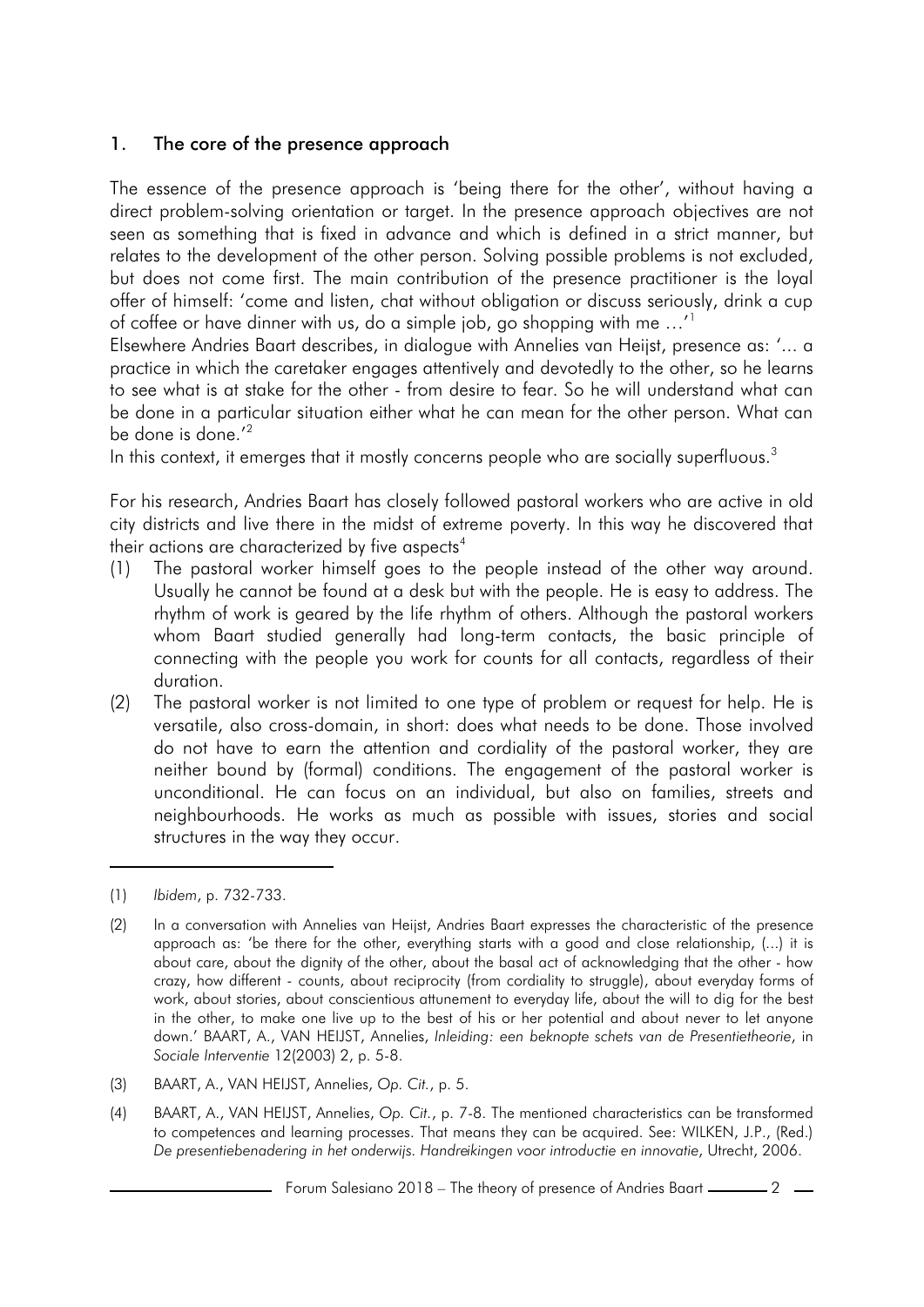- (3) The pastoral worker connects with the life and lifecycle of the people involved. He shares their lives. From here understanding arises and problems and desires are understood. He uses everyday forms of interaction and teaching, ordinary language, spontaneous occasions and starting points. It is not about tough or difficult conversations, but rather about working together and addressing serious issues and coming up with possible solutions. The contact between pastoral worker and his client is often cordial and informal. Fidelity is not an empty word.
- (4) Attunement and openness form the fourth characteristic. In the presence approach goals are not fixed in advance. This open approach also means starting from a position of not knowing, letting yourself be surprised, suspending your judgment and actions, admitting the meaning of life to come through to you. The pastoral worker does not have his own agenda, but adapts to the needs of the other person. He puts the good of the other first. This means that the work is not controlled by predetermined frameworks, such as diagnostic classifications.
- (5) The fifth methodical characteristic relates to meaning/sense-making. The pastoral worker always keeps in mind that the life of the other person is meaningful. He converts this conviction in presence and availability. Furthermore, the meaning of pastoral action is not always clear in advance, but unfolds in the progressive process, the search for solution directions and eventually specific interventions.

Andries Baart summarizes 'presence' as follows: 'The qualified closeness and involvement to another person - even if a thousand other things are still to happen - does well in a most basic way: you are seen, you receive confirmation, you matter, you socialize, you are useful, you can do more, you can ignore yourself or just face it, you are touched and protected.'<sup>1</sup>

Presence, however, is not 'just being there', in the sense of a physical presence. Presence implies intense involvement with the other. This intense involvement becomes more concrete when we look at the eight principles the presence practitioner prescribes for himself to do the job properly:<sup>2</sup>

- 1. freeing up: freeing from routine, from professional habits, from organization and agenda, as a result of which availability for the other may arise.
- 2. being open to the other, where the story and the life of the other person may even touch you. It is about being receptive to that other person.
- 3. involve: enter into the relationship with the other person.
- 4. join: join the world of the other and respect it as it is, which will confirm the other person in his identity.
- 5. move into the other (change of perspective): start from the inner perspective of the other to understand what it is about.
- 6. lend yourself as a reliable companion.
- 7. control yourself: be patient, take the time.
- 8. dedicate yourself: the concept of loyalty through thick and thin.

<sup>(1)</sup> BAART, A., *Een theorie van presentie*, p. 795

<sup>(2)</sup> BAART, A., *Op. Cit.*, p. 753-763. Compare: DE MUYNCK, A., *Christelijk leraarschap tussen presentie, vorming en werkelijkheid*, Gauda, Christelijke hogeschool de Driestar, 2004, p. 9.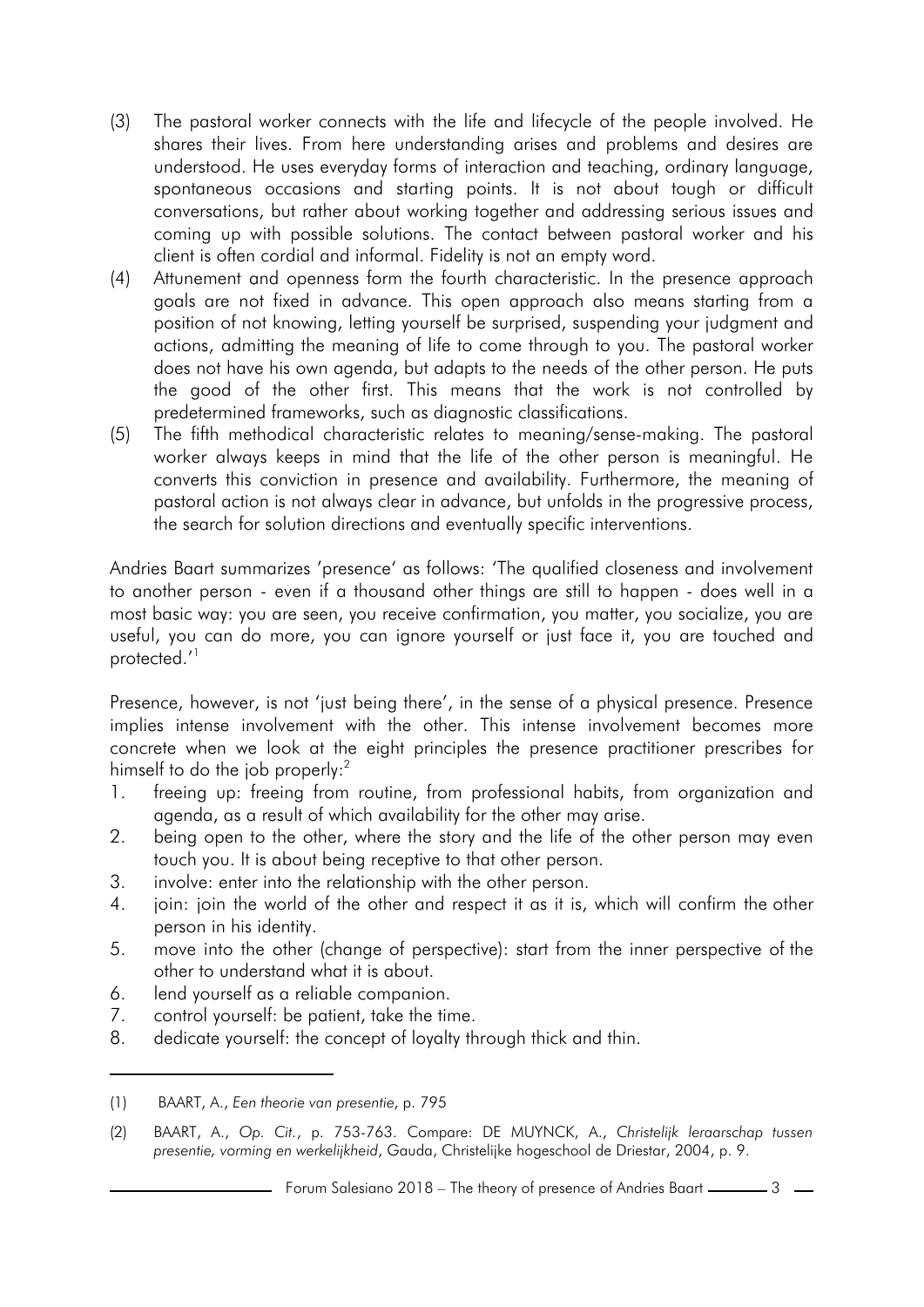These principles and the underlying values make it clear that presence is not a passive attitude but presupposes an active commitment. The profession of presence is a methodically strict, competence and virtue-requiring affair<sup>1</sup>. From the many practical stories that Baart adds to his study, the picture emerges that presence is a very intrusive form of action. It is not so much visible in the big gesture or the precisely planned and proportionately correct action but in the sometimes almost imperceptible glance or small hint.

# 2. Presence and upbringing

Translated to the educational context, we can summarize presence as 'The offering of the educator in the service of the development process of the youngster.'<sup>2</sup>

The five characteristics of presence Andries Baart distinguishes, apply to a greater or lesser extent also to educators, besides some adjustment to the first and fourth characteristic $^3$ . Be it with the necessary variations depending of the different work situations in which they are active<sup>4</sup>. These characteristics can also be found in the pedagogical approach of Don Bosco.

(1) First of all, it is characteristic that the educator follows the youngster (instead of the reverse). He is usually physically present in the learning and living situations of the young people and spends part of the day with them, following the rhythm of effort and recreation. We cannot, of course, ignore the reality that things are different in a number of situations: the educator does not just follow the youngster; the youngster also follows the educator. The advice that Don Bosco gives to one of his young collaborators, who asks him how to approach the boys, still appeals to the imagination and agrees with this characteristic: 'Go to the pump.'<sup>5</sup> At the pump in Valdocco the boys usually came together. Don Bosco expected his educators to be where the boys were. Today we know how to seek contact with them in an interested and playful manner, in order for trust to grow. That trust forms the basis of every educational practice or upbringing. This practice teaches that it is best to follow first to be allowed to guide later.

(2) Every phase in a person's life has specific development tasks. Educators try to provide answers to the needs and development tasks of children and young people. An

- (2) DE MUYNCK, A., *Op. Cit.*, p. 6.
- (3) *Ibidem*, p. 28-29.
- (4) *Ibidem*, p. 7-8.
- (5) VESPIGNANI, G., *Un anno alla scuola del beato Don Bosco(1876-1877)*, San Benigno Canavese, Scuola Tipografica Don Bosco, 1930, p. 64-69.

<sup>(1)</sup> Ibidem, p. 758. Baart elaborates this by means of a comprehensive description of normative professionalism. Ibidem, p. 827-843. See also: WILKEN, J.P., *Over professionaliteit en presentie. Pleidooi voor normatieve professionaliteit bij HBO-opleidingen*, in WILKEN, J.P., (Red.) *De presentiebenadering in het onderwijs. Handreikingen voor introductie en innovatie*, Utrecht, 2006, p. 6-12.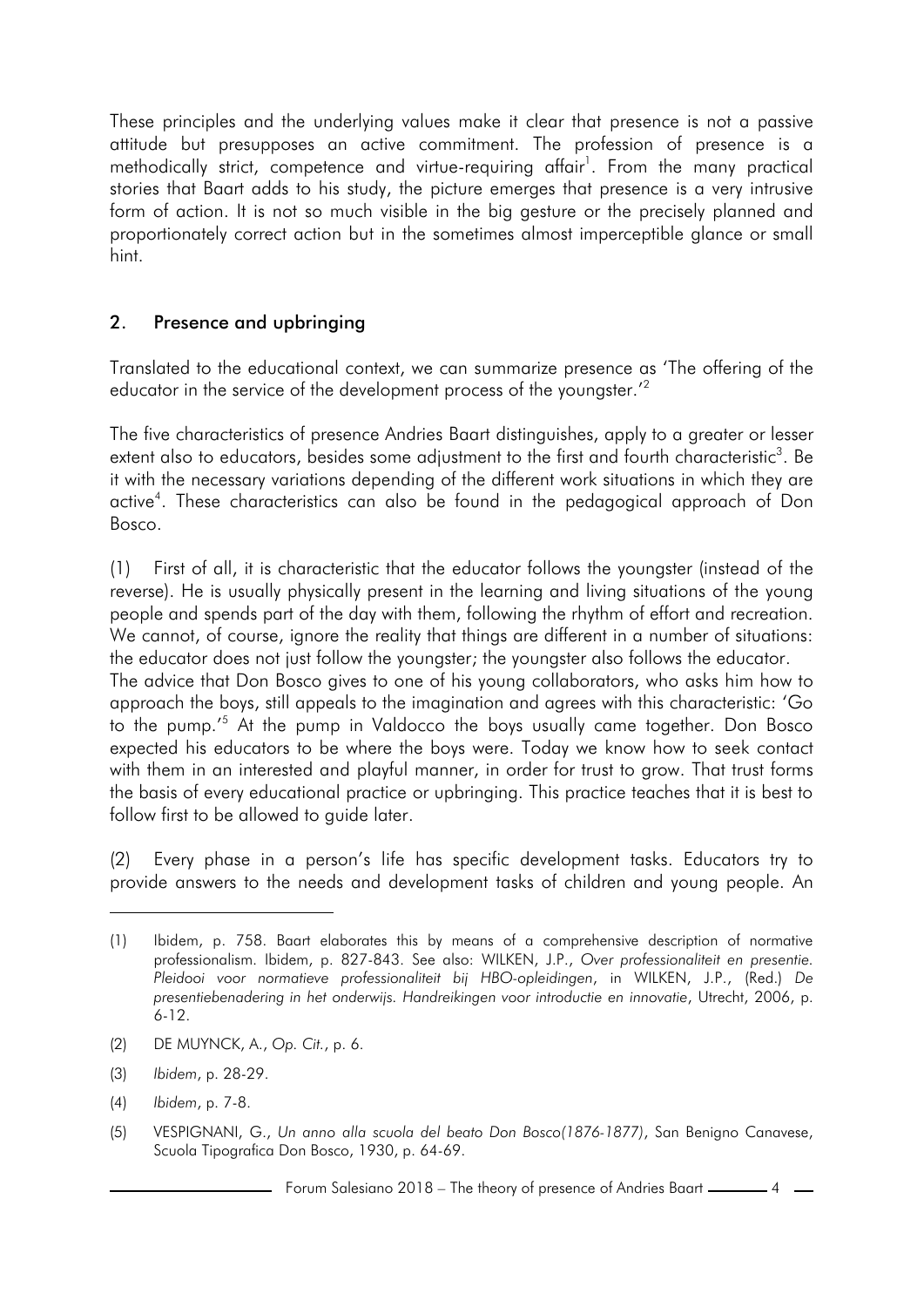educator does not limit himself to a partial aspect, but addresses the youngster in his totality. No domain of life is excluded. In that sense, upbringing is always integral education. This means that an educator has a broad working field. He is unconditionally available for everything that occurs. He does not focus on the young person as an individual, but on the (entire) context to which he belongs (family, street, neighbourhood ...). This includes working as much as possible with the problems, the stories and the social structures as they occur. This desire to let young people develop, made Don Bosco intuitively opt for an integral education. In Valdocco he offered them the opportunity to relax, to follow vocational training, to study and develop intellectually, to deepen their religious belief ...

Young people who came to the Oratory experienced that they were accepted unconditionally. Don Bosco gave them time to find their place in the group to create mutual trust. He met their concrete needs.

(3) An educator closely matches the world and lifecycle of the youngster. He shares their lives. There from he learns about the young people to understands their problems and desires. He connects to their life and makes use of what occurs spontaneously. The interaction between educator and young person is often cordial and informal. Loyalism is neither an empty word here.

During his traineeship in the Convict, Don Bosco came in contact with young people who were in prison or lived on the streets. He discovered that it does not automatically go well with young people. It can go rather wrong. At the same time, his conviction grew that young people can develop into honest citizens and good Christians, if someone is good for them, supports and encourages them $^{\rm l}$ . Again and again Don Bosco tried to connect to the young people he met through ordinary things: tried to be interested in what they were interested in, tried to play together, to eat, to do the dishes ... In 1884 he wrote from Rome to the educational community of Valdocco: 'The teacher who is only seen behind his lectern is a teacher and thus no more. But when he spends recreation time with the boys, he will become like a brother. When someone sees a priest preaching from the pulpit, one will say that the man does no more neither less than his duty. But if he speaks words during recreation time, that will be the words of someone who loves.'<sup>2</sup>

(4) The educator is constantly tuning into the ever-changing questions and desires of young people. He is able to pick up whether or not they have specific needs. He does not have his own agenda, but adapts to the needs of the other person. Goals are not fixed in advance. He must always be able to adjust as he puts the good of the other first. An open approach also means starting from a position of not knowing, letting yourself be surprised, suspending your judgment and actions.

<sup>(1)</sup> BOSCO, G., *Memorie dell'Oratorio di S. Francesco di Sales dal 1815 al 1855*, Saggio introduttivo e note storiche a cura di A. Giraudo, Roma, LAS, 2011, 240 p. BOSCO, J., *Memoirs of the Oratory of St. Francis de Sales from 1815 to 1855. The Autobiography of Saint John Bosco*, Translation by Daniel Lyons, with notes and commentary by Eugenio Ceria, SDB, Lawrence Castelvecchi and Michael Mendl, SDB, New Rochelle, Don Bosco Publications, 1989, p. 42-44.

<sup>(2)</sup> BOSCO, G., Due lettere datata da Roma 10 maggio 1884, in BRAIDO, P., (Ed.), *Don Bosco educatore. Scritti e testimonianze*, (Istituto Storico Salesiano - Roma. Fonti - Serie Priva, 9), terza edizione accresciuta, Roma, LAS, 2005, p. 384.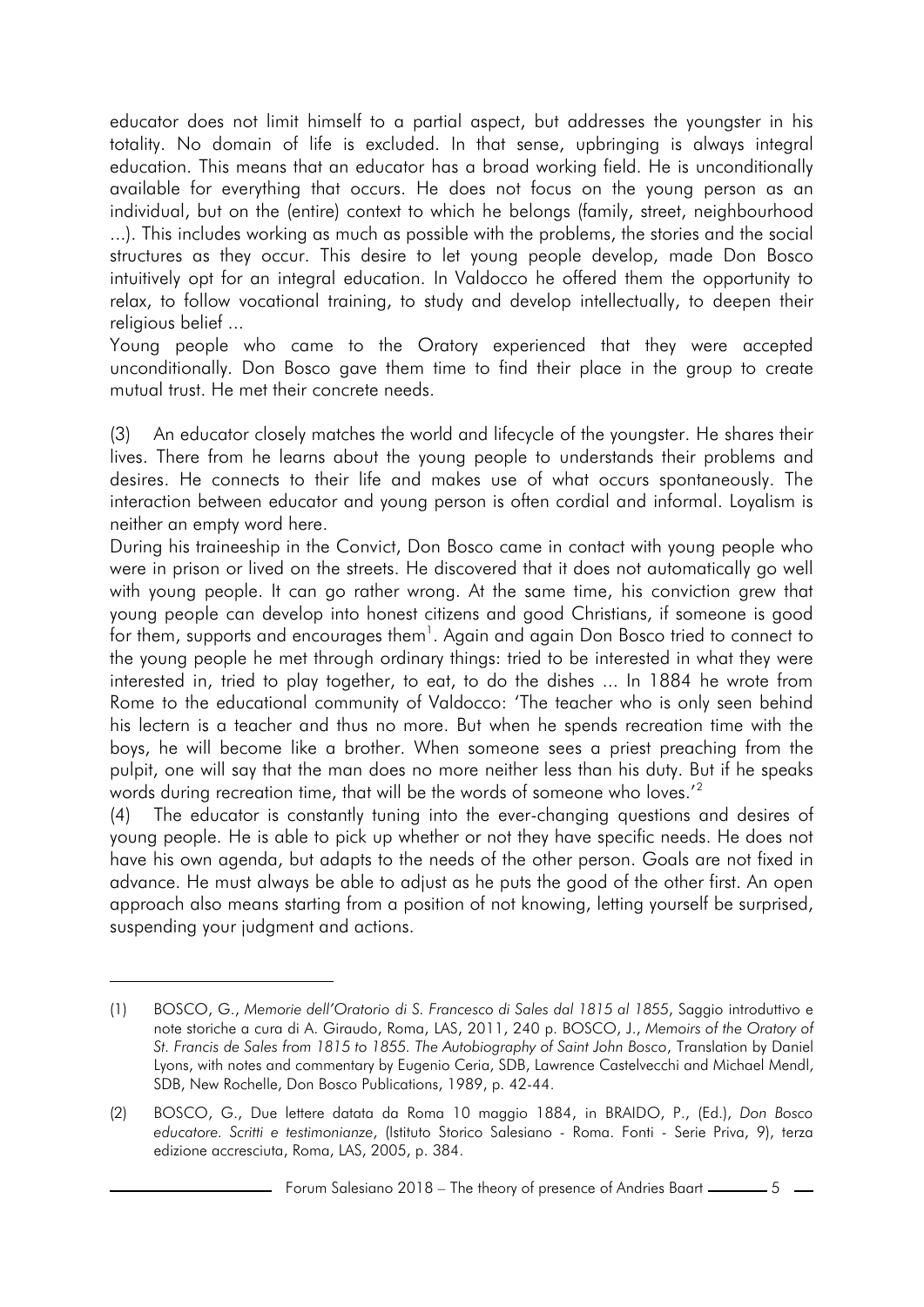Even if in educational work objectives are used that do not come from the youngsters, the alignment with young people remains an important basic attitude. The biographies of Domenico Savio, Michele Magone and Francesco Besucco<sup>1</sup> illustrate how Don Bosco had this attitude. This becomes apparent both from the description of the first meeting between Don Bosco and each of these young people and from the way he accompanies them in the crisis they experience in the Oratory.<sup>2</sup>

During first contact, Don Bosco places himself at the level of the conversation partner and a serene and friendly conversation begins, which means that all distrust is lost. He makes it easy for the boy to speak freely about himself. In this way he obtains the necessary information about his history, his current situation and his desires.

The core of the three biographies consists of the description of a crisis that affects the three main characters in a different way. Domenico Savio experiences a spiritual crisis. <sup>3</sup> Michele Magone struggles with his mediocrity.<sup>4</sup> While Francesco Besucco is overcome by homesickness and feels displaced in the Oratory.<sup>5</sup>

<sup>(1)</sup> *Vita del giovanetto Savio Domenico allievo dell'Oratorio di san Francesco di Sales*, *per cura del sacerdote Bosco Giovanni*, Torino, Tip. G. B. Paravia e Comp., 1859, 142 p. (Followed by 5 editions by Don Bosco: <sup>2</sup>1860; <sup>3</sup>1861; <sup>4</sup>1866; <sup>5</sup>1878; <sup>6</sup>1880); Cenno biografico sul giovanetto Magone *Michele allievo dell'Oratorio di S. Francesco di Sales per cura del sacerdote Bosco Giovanni*, Torino, Tip. G. B. Paravia e Comp., 1861, 96 p. (Second edition by Don Bosco in 1866); *Il pastorello delle Alpi ovvero vita del giovane Besucco Francesco d'Argentera pel sacerdote Bosco Giovanni*, Torino, Tip. dell'Orat. di S. Franc. di Sales, 1864, 192 p. (Second edition by Don Bosco in 1878).

<sup>(2)</sup> GIRAUDO, A., *Maestri e discepoli in azione*, in BOSCO, G., *Vite di Giovani. Le biografie di Domenico Savio, Michele Magone e Francesco Besucco*, saggio introduttivo e note storiche a cura di Aldo Giraudo, Roma, LAS, 2012, p. 5-35.

<sup>(3)</sup> For Domenico Savio, the crisis comes six months after his arrival in Valdocco. On the feast of the Immaculate Conception he presented himself to the Holy Mary. His behavior was afterwards so edifying and virtuous that even Don Bosco was amazed. The disposition in which he was then, was one of unconditional availability for the inner working of grace and the recommendations of his educators. In that condition an incitement to holiness was enough to awaken in him an irresistible desire for perfection. His crisis was a 'mystical' crisis. The intervention of his spiritual leader was necessary in order to orient that desire to the perfect practice of virtue in daily life. In this way Don Bosco could keep him from folding back on his own intimacy and of escape from reality through forms of asceticism that did not fit with his age. GIRAUDO, A., Op. Cit., p. 25.

<sup>(4)</sup> After a month in the Oratory due to the influence of the moral qualities of the upbringing climate in Valdocco, Michele Magone starts to discover his own mediocrity. His crisis is an 'ethical' crisis, characterized by guilt and fear. After a reassuring conversation with Don Bosco, who points at possible way outs, Magone succeeds in overcoming the crisis on his own. It is a process of conversion that leads him to a state of spiritual serenity that he has never witnessed before and gives access to a new value system that he voluntarily adopts with great dedication. GIRAUDO, A., Op. Cit., p. 25.

<sup>(5)</sup> A few days after his arrival in Turin, Francesco Besucco is overcome by homesickness. He feels totally displaced in an area that is completely different from the world he comes from. His crisis is a 'cultural' and 'affective' crisis, accompanied by feelings of loss and not being able to fit in with the other young people in the Oratory. Don Bosco comforts him in a friendly conversation. He encourages him and orients him to a simplified life program. 'Only practice three things and everything will go well [...]: joy, study, godliness.' In this way he finds a way to deal constructively with the cultural difference and finds back serenity. GIRAUDO, A., Op. Cit., p. 26.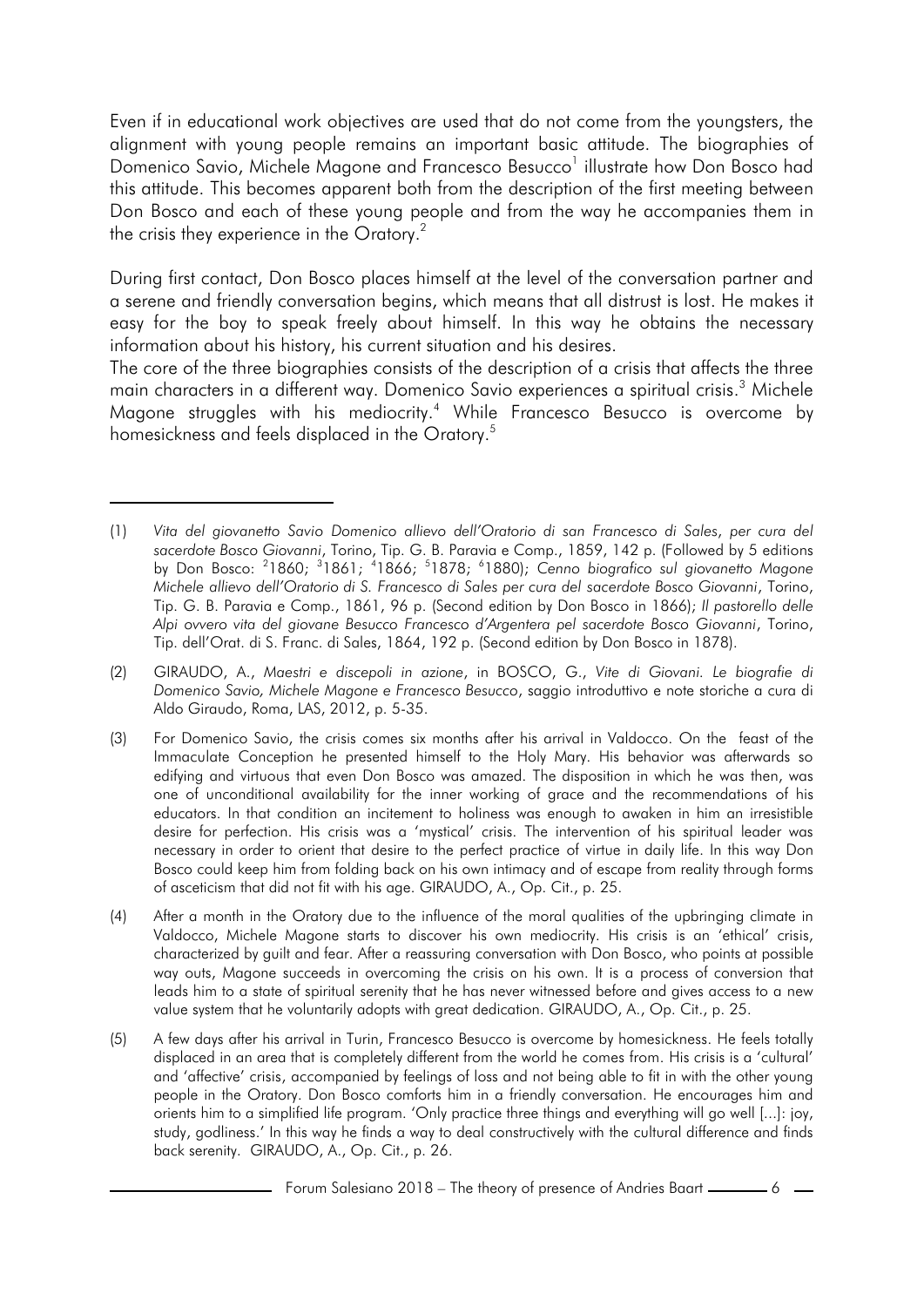The story of the victory over the crisis in a conversation between Don Bosco and the student reveals at least four qualities of an educator: patience to come to the core of the question; the ability to be close to the youngster through difficult moments; inner freedom and an inner balance whereby the pitfall to take over from the youngster is avoided so that he can grow in freedom.<sup>1</sup>

By attuning in this way Don Bosco gained the necessary trust that allowed him to speak the right word or give the right push at the right time to help the youngster to overcome the obstacle with his own strength.

(5) A presence practitioner always keeps in mind that the life of the other person is meaningful, that the other person counts for at least one person. You could say that the perspective for the educator is that his commitment to the youngster makes sense. This meaning consists primarily of presence and availability, indicating you are there for the other person.

Giuseppe Brosio, one of the first collaborators of the Oratory, gives a nice illustration of what this means in practice when he tells how Don Bosco receives the boys in his office: 'He received them with the same respect he showed to distinguished visitors. He asked them to take a seat and listened very carefully as if everything that was told was of great importance. When the conversation ended, he walked to the door with them and opened it to let them out speaking the words: 'We will always be friends, will we not?'<sup>2</sup> Don Bosco possessed the unique quality to make every young person feel that he was personally concerned about him which went straight to heart.

Being there for young people in their context is in line with how outsiders experience educators and how educators perceive themselves. It also matches their desire. Educators want to be with the youngsters, make themselves available for their development, provide something to young people when they ask for it and respond to special needs when needed.

An essential ingredient of aid that works is close proximity, in which the helper professional or not - closely attunes to those who seek support.

From the youngster's perspective, presence is the first thing that matters. Presence, being there for young people, is the first and fundamentally active force, which makes education work.

Education, as much as presence, is not merely 'just being there', in the sense of physical presence. Annelies Van Heijst describes presence as professional humanity, which meets the 'need' of the other person, his desire for real attention. Presence takes shape in the first place as a way of being and only in the second place as a way of doing. The presence

<sup>(1)</sup> VOJTÁŠ, M., *L'arte salesiana dell'incontro, dell'accompagnamento e del discernimento*, http://www.sdb.org/it/famiglia-salesiana/165-giornate-spiritualita-della-fs/1407-gfs-giornate-fs-18-2 1-gennaio-2018.

<sup>(2)</sup> BROSIO, G., *Memoria*, in Fondo Don Bosco Microschede 554 E10-555 D8, mentioned in LENTI, A., *Don Bosco. History and Spirit*, LAS, Roma 2008, vol. III, p.148.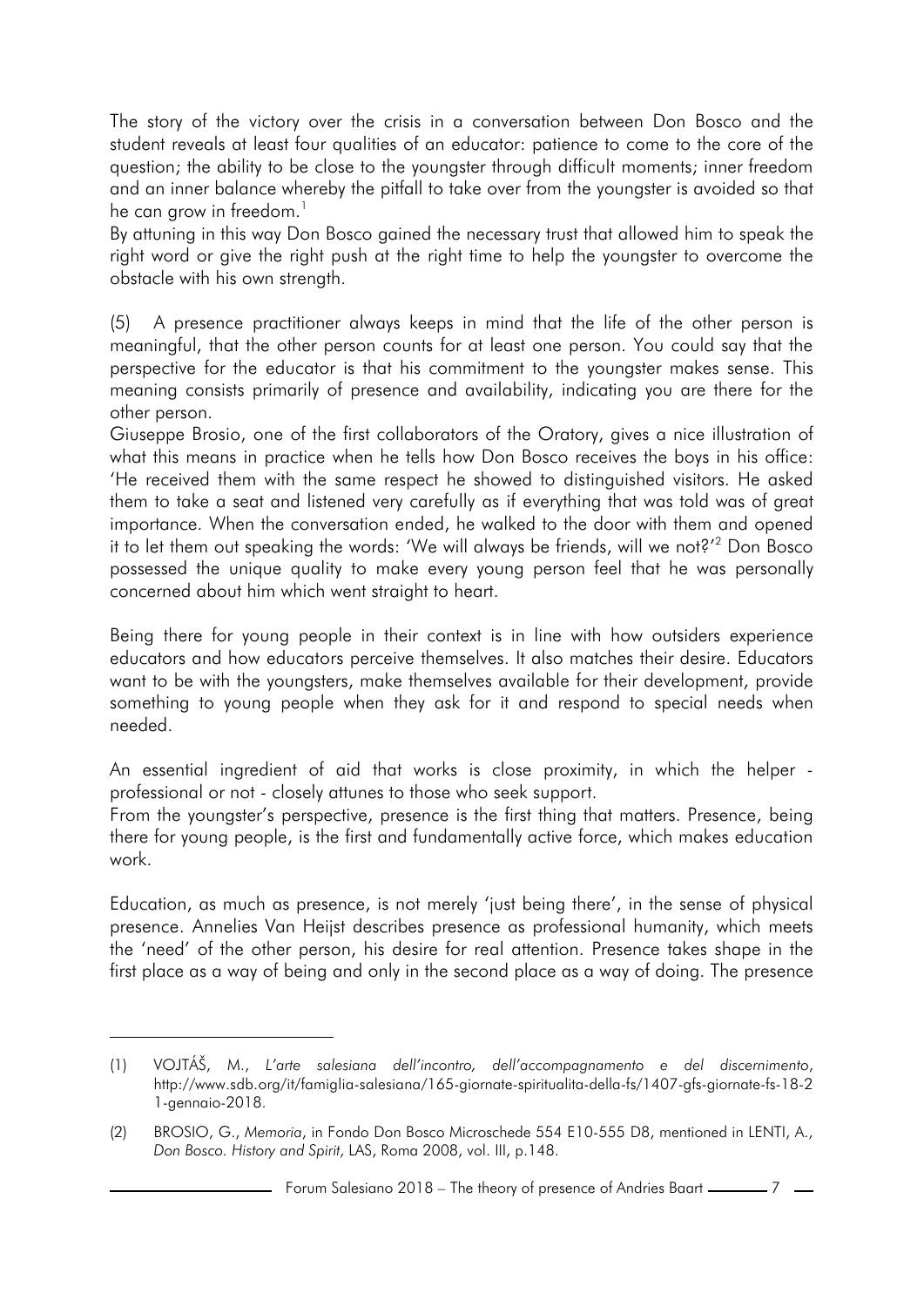practitioner is above all a person that matters for the other person, but also makes the other person matter to him. This is a process of increasing reciprocity.<sup>1</sup>

The actions of the presence practitioner are strongly embedded in a relationship that is built up with the other. Here is a clear parallel with the educational relationship.<sup>2</sup> Both imply an intense involvement with the other/youngster.

A striking difference between presence in the context in which Baart applies it and presence in an educational context is the relational level. The educator is not an informal and equal partner of the child. A asymmetry is enclosed in the nature of the position of the educator. In addition to equality as a fellow human being, there is always the other position of quide or leader, as the person who points beyond the moment.<sup>3</sup>

#### 3. Presence versus intervention in education and assistance

The presence concept is not so much opposed to absence, as to being the opposite of intervention.<sup>4</sup> Intervention is a common term in the world of assistance to indicate that interventions take place when a problem occurs. Interventions arise from rationaldiagnostic thinking, in which the following steps can be distinguished: problem - diagnosis - intervention. When a problem arises, this can be solved by clearly analyzing and diagnosing from a distance, after which the problematic situation is tackled with an appropriate intervention.<sup>5</sup>

In the presence concept, on the other hand, presence is linked to the problem that occurs in the experience of a person. The presence practitioner does not act from a distance by objectifying and 'taking into account' the problem, but he is close to the reality of the moment. Because of this proximity he makes the person or the 'system' stronger and tries to connect with the possibilities that are there at the moment, even if they seem minimal at first sight.

The presentation approach is not a preliminary stage of an intervention approach. So it is not a matter of: first presence than intervention. Presence and intervention should not be

<sup>(1)</sup> VAN HEIJST, Annelies, *Menslievende zorg. Een ethische kijk op professionaliteit*, Kampen, Uitgeverij Klement, 2005.

<sup>(2)</sup> Zie: LOOTS, C., SCHAUMONT, Colette, (Red.), *Voordoen in dialoog. Aandacht voor een kwaliteitsvolle pedagogische relatie*, Brussel, Don Bosco Centrale, 2011.

<sup>(3)</sup> Vergelijk LOOTS, C., SCHAUMONT, Colette, (Red.), *Opvoeden met Don Bosco als gids en tochtgenoot*, Sint-Pieters-Woluwe, Don Bosco Centrale, 2014, p. 14-15. Compare: DE MUYNCK, A., *Op. Cit.*, p. 9-10.

<sup>(4)</sup> See: *Ibidem*, p. 10-12

<sup>(5)</sup> The interventionist approach is based on the paradigm of control. This ideal can be referred to as the guiding motive of natural sciences since the Age of Enlightenment. Because of the knowledge about reality, we increasingly know which cause-effect relationships there are. When a problem occurs, you have to study it. If you find the cause, you'll find a solution. Such is the way of reasoning.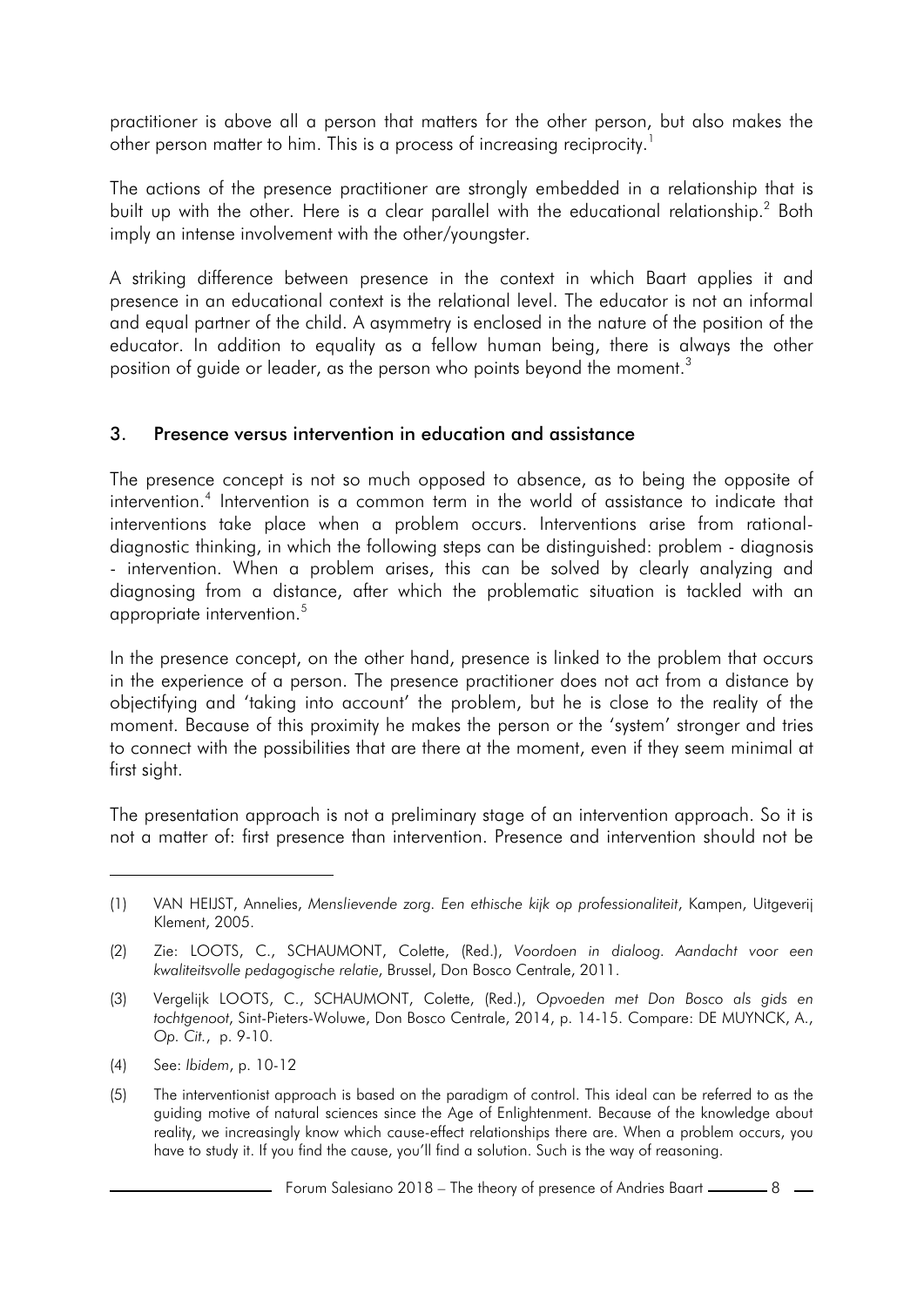understood as opposites but especially as complementary, in the sense of coexisting and influencing each other. Having said that, Baart argues extensively that presence is something completely different from intervention. This approach is clearly distinguishable from the intervention approach in terms of goals and methodology.<sup>1</sup>

Andries Baart mentions five points that clarify the distinction with an intervention approach and from which the power of presence can be deduced as a counterbalance.<sup>2</sup>

(1) To feel: In an intervention approach things are objectified and diagnosed. In the presence approach one acts on the basis of what one feels that is needed. This feeling is more helpful than an intervention. The educator's well-balanced intuition contributes more to the development of the youngster than technically correct planning.

(2) Integral approach: The intervention approach reduces and leaves away parts that do matter in one way or another. If, for example, a behavioral problem is signaled, this should not be treated as a separate problem. The question that is asked first and foremost in a presence approach is what the problem means for the child or the young person. From there, solutions can be sought.

(3) Responsibility: Finding orientations (where should it go from here now) requires less expert intervention than a form of quiet consultation in which the life projects of the parties involved are themselves decisive. The orientation is found better when youngsters are allowed to put their existential questions on the table.

(4) Positive focus: Although experts are not paid to invest in the unsolvable (contingent questions) nor in the trouble-free problems (joy and pleasure), these are of great importance in the articulation of the orientation mentioned under three. The one-sided concentration on problem-solving is not unproblematic.

(5) Relationship: Relationships in people-oriented professions are asymmetrical and therefore incessantly run the risk of silent violence: argumentative force majeure, sanctioning power ... Apart from objections of ethical nature, this also has the effect that the competence of the youngster is more or less reduced to zero. The educator runs the risk that the subtle exercise of power suppresses the possibilities of the youngster. The presence approach emphasizes the equality of educator and young person. In this context, one should therefore think more of the equivalence principle. However, one is afraid of the danger that the authority relationship is affected.<sup>3</sup>

Education is full of interventionist thinking. Problems are detected, analysed and subsequently challenged with adapted interventions. This does not only happen at the macro level when educational innovations or innovations in care are implemented, but also at the individual level. Not in the least in the field of orthopedagogics, where carefully designed interventions have proven their success.<sup>4</sup>

<sup>(1)</sup> *Ibidem*, p. 812. Also: VAN HEIJST, Annelies, *Waar de presentietheorie allemaal goed voor is*, in *Sociale Interventie* 12(2003) nr. 2, p. 9-17.

<sup>(2)</sup> *Ibidem*, p. 774-775. Zie: DE MUYNCK, A., *Op. Cit.*, p. 30 noot 40.

<sup>(3)</sup> LOOTS, C., SCHAUMONT, Colette, (Red.), *Opvoeden met Don Bosco als gids en tochtgenoot*, Sint-Pieters-Woluwe, Don Bosco Centrale, 2014, p. 14-15.

<sup>(4)</sup> BAART, A., *Een theorie van presentie*, p. 731.

<sup>-</sup> Forum Salesiano 2018 – The theory of presence of Andries Baart —————— 9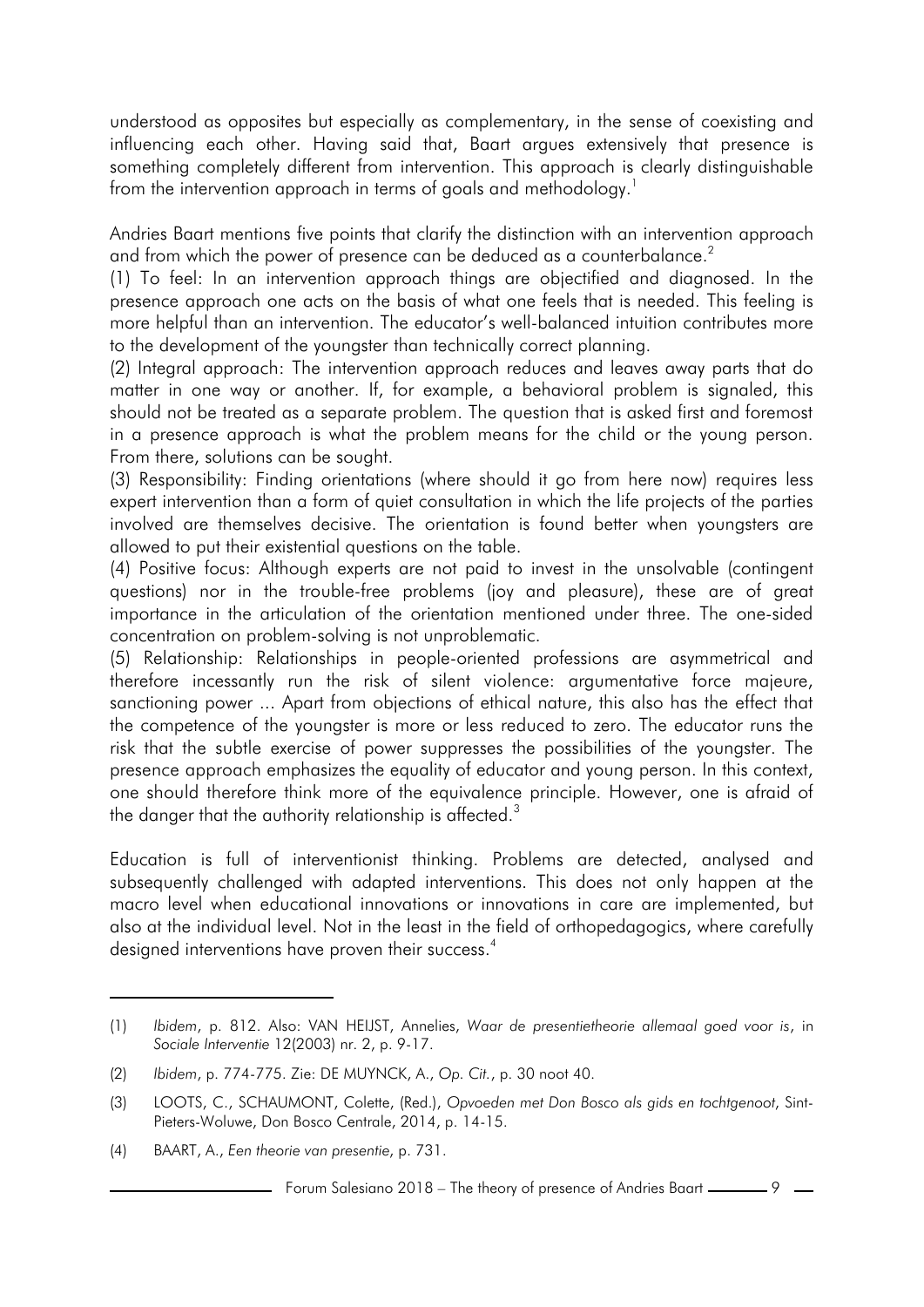Baart is unquestionably right in claiming that a presence approach is based on a different paradigm than the intervention approach. Nevertheless, both approaches are no alternatives for each other, but aspects of the same offer. They can (and in many cases must) merge into one another. The problem is that the intervention approach now dominates everywhere and presence elements are referred to the background. Baart has great objections to this because crucial values and opportunities to help others are thus removed $1$ 

Baart's studies show that an important problem in contemporary assistance is that people living in the margins, people who feel socially superfluous, are no longer reached. It is now about large numbers. The connection with them has been lost for a number of reasons. An important factor is that care providers are bound by normative institutional standards and procedures, which must be measurable and prevent them from actively seeking the connection.<sup>2</sup> Due to the bureaucratization of services, the professional has become a bureaucrat. This causes damage rather than service. Frequently heard complaints from the angle of educators, teachers and care providers against the ever stronger protocolisation of methods and evaluation systems (pupil tracking systems, client file, competence profiles ...) and last but not least performance pressure can be traced back to the policy measures imposed from above.

A few examples of the consequences. Burn-out is significantly more common in education, teaching and care-taking than in other areas. Managers spend more time writing plans and do other administrative work so that they do not get in touch with colleagues and young people every day. Many children live under great stress, which is transformed into health problems.

Professionals feel restricted in their actions, experience powerlessness. They can settle in the system, this can last for a while, but it can also lead to a burn-out or abandonment of profession.

The person who calls for care or help is also in trouble. He does not feel heard or understood, neither helped nor helped insufficiently. People that can use support come across rescuers who barely have time for them and do not understand them. They meet with an abundance of rules and procedures that they do not know how to handle. The social redundancy they experience is confirmed by this system as it is. They do not even count for those institutions and for people they expect help from. The result is further marginalization.<sup>3</sup>

These facts indicate that the time is more than ripe to counterbalance the excess of regulations, procedures and evaluation systems. Education must be brought back to normal life. Educators must once again feel that living with young people is not part of it,

<sup>(1)</sup> BAART, A., *Op. Cit.*, p. 758. DE MUYNCK, A., *Op. Cit.*, p. 12.

<sup>(2)</sup> Zie: De MUYNCK, *Op. Cit.*, p. 7-8. Compare: DESMET, M., *Liefde voor het werk in tijden van management. Open brief van een arts*, Lannoo, Tielt, 2009.

<sup>(3)</sup> WILKEN, J.P., *Over professionaliteit en presentie. Pleidooi voor normatieve professionaliteit bij HBOopleidingen*, in WILKEN, J.P., (Red.) *De presentiebenadering in het onderwijs. Handreikingen voor introductie en innovatie*, Utrecht, 2006, p. 10.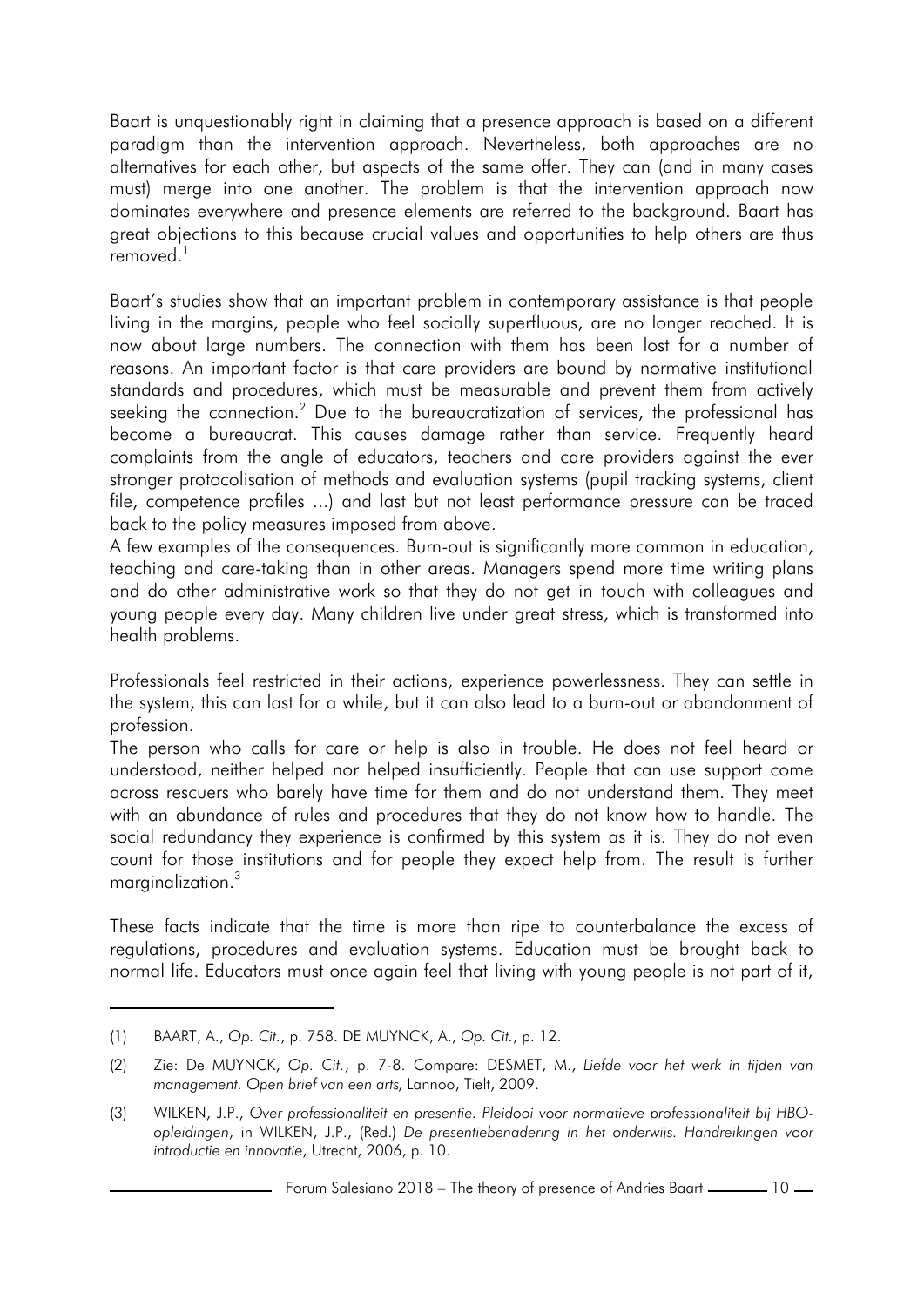but that it is the essential activity. Presence is not something of free choice, it is a characteristic of professionalism. Educators benefit from countering a lot of intervention in favor of the idea of presence. It is precisely that conscious but ordinary way of dealing with young people that determines the craftsmanship of an educator.

Young people benefit from it. For the good of children it is good to have a simple and quiet upbringing situation. A way of life in which everyday life comes first is necessary. An approach where the emphasis is not on achievement but on well-being.<sup>1</sup>

In short, the presence approach that forms the core of the presentation theory reveals a neglected aspect of many forms of service provision and describes an alternative way of doing things.

A pitfall may be that we would integrate the concept of presence in upbringing, education and assistance in an interventionist manner.

On the other hand, it must be said that it is certainly not the case that the emphasis on presence is new. It '(...) already exists in the field, among gifted and often more mature workers, among professionals who have not let themselves be disturbed by their methodology books and the market-oriented demands of their institutions, and who in some respect have got rid of boasting and bragging which has too often been called professionalization.'<sup>2</sup>

## 4. Exposure as starting point: 'Go to the pump'

The research of the will to be intensely close to people and the way in which pastors do this, brings Baart to the development of his presentation theory. The basis of presence is exposure. Exposure to a certain reality with the expectation that it brings something positive.<sup>3</sup>

Exposure can be presented professionally as a process that encompasses a whole human life, but above all, and that is what happens in the theory of presence, as a process of confrontation and becoming familiar with a concrete assistance reality. This process takes place in four phases, in the terms of Baart, as: (1) oppression, (2) purification, (3) receptivity and (4) dedication.

(1) Oppression concerns the tendency of the professional to have an immediate judgment, to do immediately something, to explain, to control the situation. This tendency must be suppressed in order to get to know the reality that comes from within. One must face one's own prejudices and place them between brackets.

<sup>(1)</sup> DE MUYNCK, A., Op. Cit., p. 13. Compare: TER HORST, W., *Herstel van het gewone leven. Een handleiding voor de alledaagse opvoeder in de problematische opvoedingssituatie*, Houten, Bohn Stafleu van Loghum, 2006. In this practice book ter Horst asks himself what can be done by educators to restore ordinary life. No specialist therapy, but a guideline for daily practice is the central subject. See also the contribution of Colette Schaumont: *Presence in ordinary life*.

<sup>(2)</sup> BAART, A., *Op. Cit.*, p. 814.

<sup>(3)</sup> *Ibidem*, p. 211.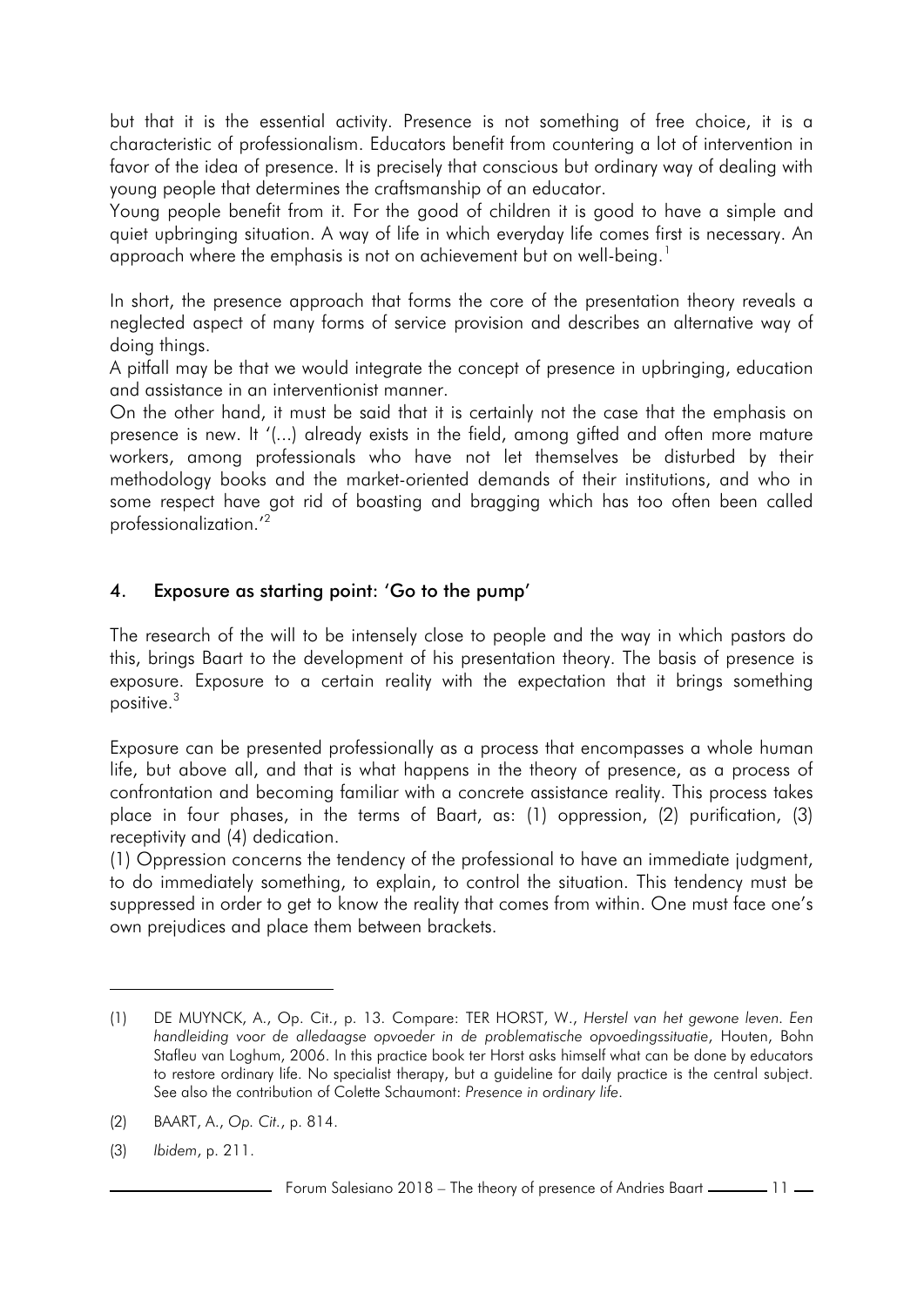(2) Purification must be regarded as the result of critical reflection on one's own value judgments and statements. It creates '(...) the space for the others to appear as they (can and) want to be.'<sup>1</sup> Oppression and purification are not necessarily in line with each other but merely form a cyclical movement.

(3) Receptivity points to a process of acceptance of the strange other. This is not automatically the result of the first two stages, it must be actively searched and acquired. Allowing the strange other creates moral intuitions, that manifest themselves actively in taking responsibility for what presents itself. Involvement that has not been imposed from the outside, but originated from within, is the result.

(4) Dedication to the strange other, is thus the necessary final point in the process that Baart indicates as exposure. Receptivity is a necessary preliminary stage and not the desired endpoint of the exposure. Dedication is in terms of Baart: '(...) accepting the intense, faithful, useful and responsible commitment to the other person, which he perceives as a (desirably) good thing.<sup>12</sup> Baart is not only concerned in opening up to what the other wishes or what he needs, but also in the total dedication that should be the underlying attitude of it.

Baart states the following: 'The creation of a relationship with the other does not come about because I have something to offer, want to proclaim something or simply on the basis of my personal compassion which, with or without consent, attaches itself to the other person. The relationship is an answer, in which the question, the appeal, the request or the invitation comes from the other side and precedes the answer.<sup>13</sup>

Andries Baart calls exposure an exercise to deeply learn to see what is at stake in the lives of people entrusted to the pastor / counselor / educator. The presence approach is the methodical translation of the attitude underlying exposure.<sup>4</sup>

When Don Bosco sends his new collaborator to the pump where the young people hang around, he merely offers him an exposure. The pump can be a rich source of inspiration for the collaborator to acquire the necessary skills, insights, values and virtues that are necessary for working in Valdocco's Oratory.

We mention a number of them, without being exhaustive:

- learning to perceive with all the senses, allowing oneself to immerse in the living environment of the other, to reflect on this and to find a relationship with that environment;
- making contact with the other person in his or her environment in all sorts of possible ways;
- learning to handle a biographical, narrative approach;
- developing their own style and professional basic attitudes;
- learning to 'commit in a relationship';

- (2) *Ibidem*, p. 214.
- (3) *Ibidem*, p. 650.
- (4) *Ibidem*, p. 226.

<sup>(1)</sup> *Ibidem*, p. 213.